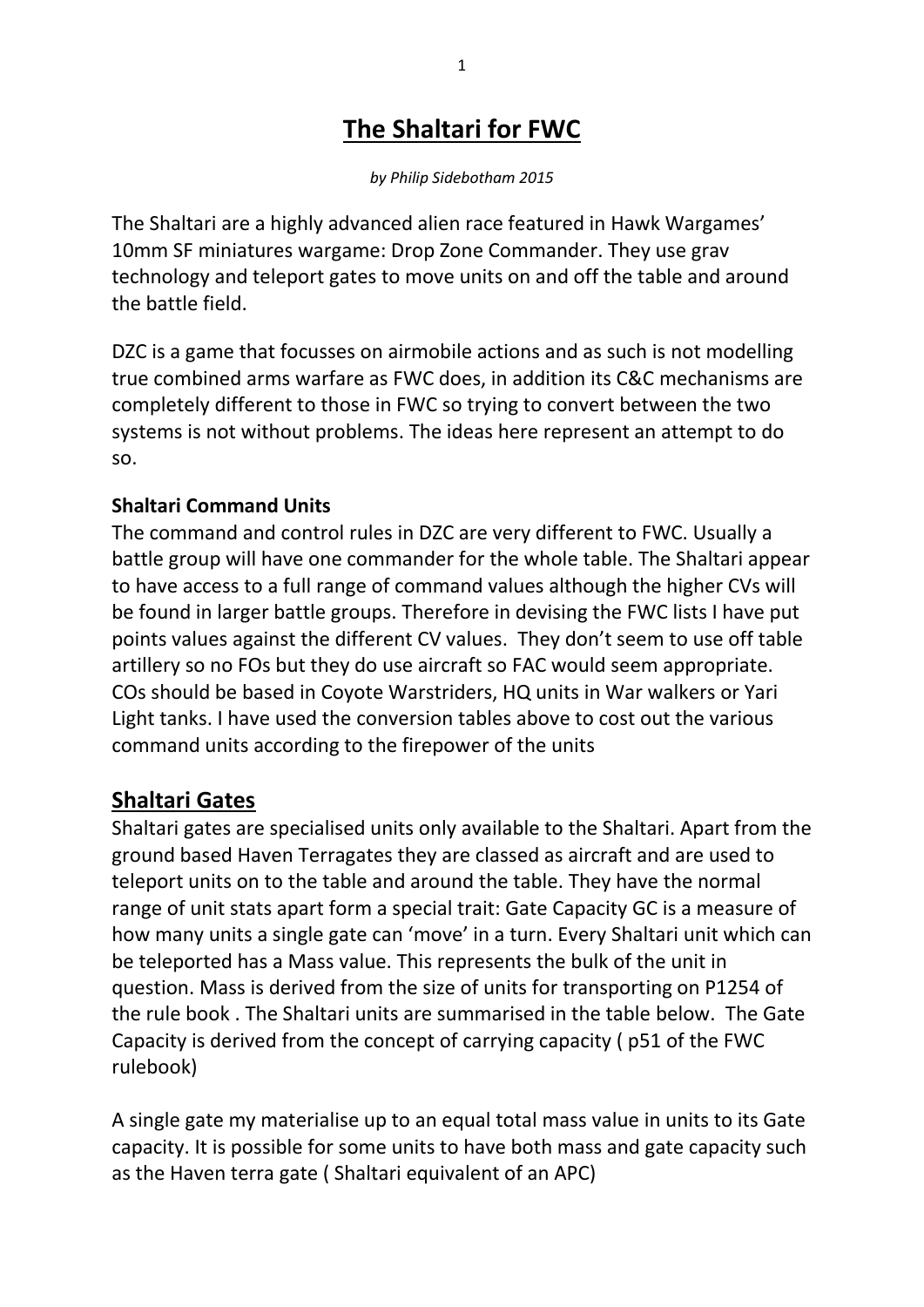# **Fine Mass and Fine Gates**

GC prefaced with an F; means *fine.* The larger gates are configured for larger mass and so cannot transport small units such as individual infantry and light vehicles. Therefore a GC of *Fine* is used to teleport infantry and Yari light tanks Some units have both F mass and normal mass and so can be teleported by any gate.

# **Dematerialising and materialising – Limitations**

A single gate may not materialise more than its total gate value in unit mass in a single turn and may not dematerialise more than its total gate capacity in unit mass in a single turn*. Note that it may do both EG: an Eden Medium gate ( Gate-) may materialise 3 Tomahawk Grav-Tanks in one action( Mass – each) and then may dematerialise a single Jaguar Warstrider ( Mass-) but NOT dematerialise another Jaguar (total mass of – dematerialised)* 

Gates may Materialise/dematerialise more than one unit at a time as part of a single order ( see later rules)

# **Gates Capacity: New unit attribute**

When building the units, I used the points cost for carrying capacity but GC, not being an actual measure of physical space, is treated as a **tech upgrade** which means that the cost is halved for Shaltari units ( advanced tech level)

This table gives the Mass/size of different units types. Any unit type not listed here cannot be teleported ( mainly gunships and fighter aircraft)

| Unit type              | Mass/GC |
|------------------------|---------|
| infantry               | 1(F1)   |
| Yari Light tank        | 2(F2)   |
| Haven terragate        | 3       |
| <b>Tomahawk MBT</b>    | 4       |
| Kukri AA Grav tank     | 4       |
| Warstriders (HVY)      | 12      |
| Caiman Hvy tanks       | 12      |
| <b>Battle striders</b> | 6       |
| Warspires              | 12      |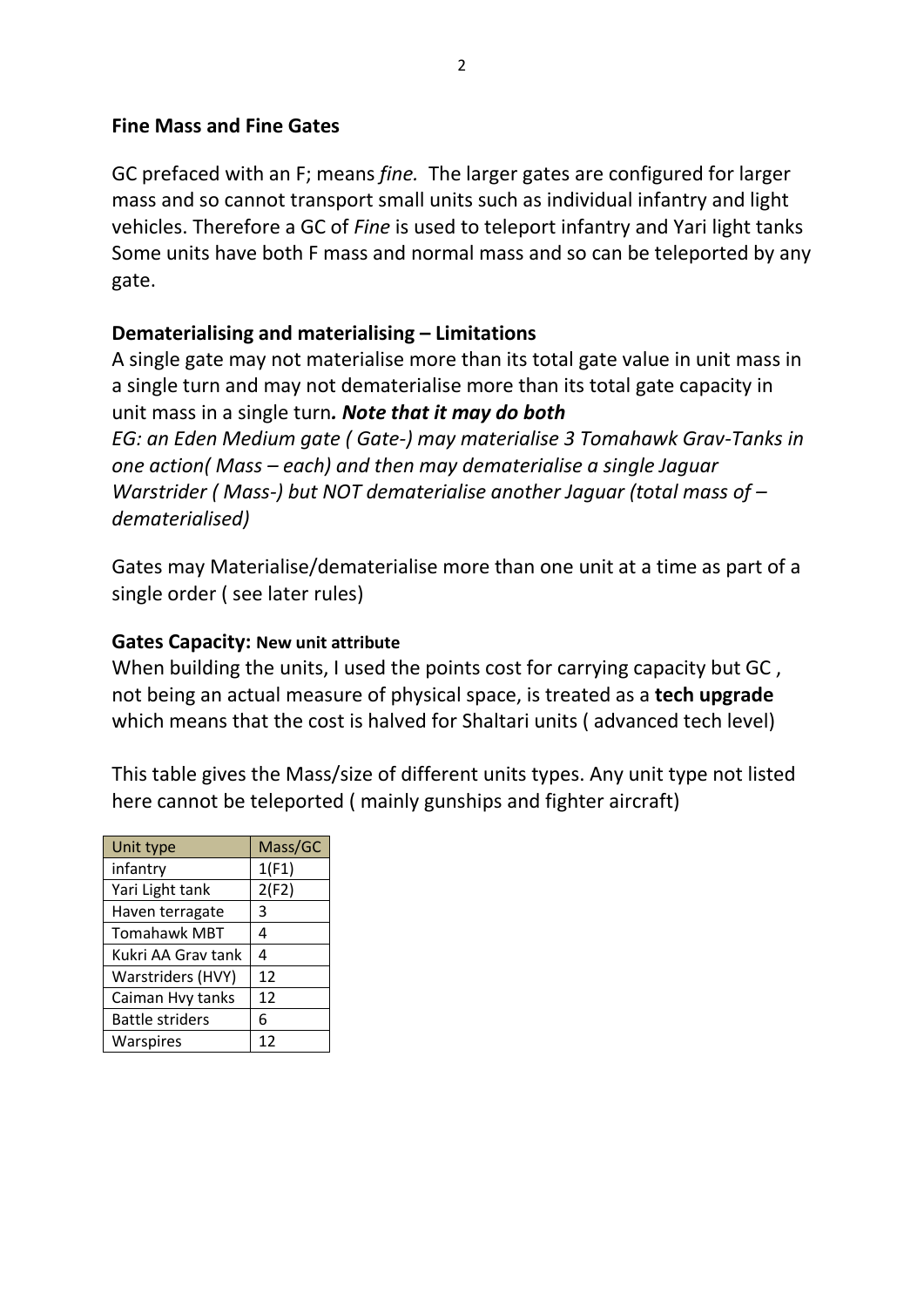# **Shaltari (Hawk Wargames 10mm scale)**

| <b>Troops</b>                           | <b>Arm</b> | <b>Move</b>                  | <b>Attacks</b> | <b>Assault</b>           | <b>Hits</b>             | <b>Save</b>             | <b>Cost</b> | Limit     | <b>Notes</b>        |
|-----------------------------------------|------------|------------------------------|----------------|--------------------------|-------------------------|-------------------------|-------------|-----------|---------------------|
| CO (CV10 High Warchief)                 | Command    | 60F                          | 5/60           |                          | 6                       | 6                       | 230         | $-/-(1)$  | 1a                  |
| CO (CV9 Prime Warchief)                 | Command    | 60F                          | 5/60           | $\overline{\phantom{a}}$ | 6                       | 6                       | 200         | 1/1(1)    | 1 <sub>b</sub>      |
| CO(CV8 Elder Warchief)                  | Command    | 60F                          | 5/60           | $\overline{\phantom{a}}$ | 6                       | 6                       | 170         | $1/1-(1)$ | 1c                  |
| HQ (CV9 warchief)                       | Command    | 40F G*)                      | 3/45           | $\frac{1}{2}$            | $\overline{4}$          | 6                       | 145         | $-1(2)$   | 2a                  |
| HQ (CV8 Elder)                          | Command    | $40F(G^*)$                   | 3/45           | $\overline{\phantom{a}}$ | 4                       | 6                       | 115         | $-1(2)$   | 2 <sub>b</sub>      |
| HQ(CV7 Shamman)                         | Command    | $40F(G^*)$                   | 3/45           | $\overline{a}$           | $\overline{4}$          | 6                       | 85          | $-1(3)$   | 2c                  |
| FAC (CV9 Yari It.Tank)                  | Command    | 40G                          | 3/45           | $\overline{a}$           | 4                       | 6                       | 80          | $-1/(1)$  |                     |
| FAC (CV8 Yari lt.Tank)                  | Command    | 40G                          | 3/45           | $\overline{\phantom{a}}$ | 4                       | 6                       | 65          | $-1/(2)$  |                     |
| FAC (CV7 Yari It.Tank)                  | Command    | 40G                          | 3/45           | $\overline{a}$           | $\overline{4}$          | 6                       | 50          | $-1/(3)$  |                     |
| Recce Unit (Yari It.Tank)               | Recce      | 35G                          | $3/30*$        | 3                        | 3                       | 5                       | 145         | 1/1/(3)   | 3 S1                |
| Infantry (Braves, Elite)                | Infantry   | 10F                          | $4/30*$        | 5                        | $\overline{\mathbf{4}}$ | $\overline{\mathbf{4}}$ | 95          | $2/-$     | $\overline{4}$      |
| Infantry (1 <sup>st</sup> Borns, elite) | Infantry   | 10F                          | $3/20*$        | 6                        | 5                       | 4                       | 140         | $2/-$     | 5                   |
| Inf. Upgrade (Lt gauss<br>gun))         | Infantry   | $\qquad \qquad \blacksquare$ | 3/30'          | $\overline{\phantom{a}}$ | $\qquad \qquad \Box$    | $\overline{a}$          | 10          | $-/-$     |                     |
| Lt. tank (yari)                         | Armour     | 35G                          | $3/30*$        | 3                        | 3                       | 5                       | 125         | $-/-$     | 6<br>S <sub>1</sub> |
| MBT (Tomahawk)                          | Armour     | 25G                          | 5/60           | $\overline{2}$           | $\overline{4}$          | $\overline{4}$          | 160         | $-$ /6    | 7 S1                |
| Hvy Tank(Caiman)                        | Armour     | 15G                          | 5/90           | $\overline{2}$           | $\overline{7}$          | 4                       | 380         | $-1/1$    | 8 S1                |
| Walker (Jaguar)                         | Armour     | 10F                          | 10/60R         | $\overline{3}$           | 6                       | 3T                      | 350         | $-/2$     | 9 S1                |
| Walker (tarantula)                      | Armour     | $15F(G^*)$                   | 5/6R           | $\overline{4}$           | 4                       | 4                       | 215         | $-1/3$    | 10 S1               |
| Walker                                  | Armour     | 10F                          | $6/45R*$       | $\overline{4}$           | 6                       | 3T                      | 300         | $-1/(3)$  | 11 S1               |
| (Dreamsnare)                            |            |                              |                |                          |                         |                         |             |           |                     |
| SPG (Ocelot)                            | Armour     | 10F                          | 6/100          | $\overline{2}$           | 6                       | 3T                      | 430         | $-/1/(3)$ | 12 S1               |
| Air Defence (Yari<br>lt.Tank)           | Artillery  | 35G                          | 3/45           | $\overline{3}$           | 3                       | 5                       | 100         | $-/-$     | 13 S1               |
| Air defence (Kukiri)                    | Artillery  | 25G                          | 4/60           | $\overline{2}$           | $\overline{4}$          | $\overline{4}$          | 195         | $-/-$     | 14 S1               |
| Air Defence                             | Artillery  | $15F(G^*)$                   | 3/45           | $\overline{4}$           | $\overline{4}$          | 4                       | 170         | $-/-$     | 15 S1               |
| (Birdeater)                             |            |                              |                |                          |                         |                         |             |           |                     |
| Gunship (T'Bird)                        | Aircraft   | 25A                          | 5/45           | $\overline{2}$           | $\mathbf{3}$            | 5                       | 125         | $-/-$     | 16 S1               |
| Aircraft(Warspear)                      | Aircraft   |                              | 5              | $\overline{a}$           | 3                       | 5                       | 195         | $-1/1$    | 17 S1               |
| War Spire (Mobile                       | Armour     | $\blacksquare$               | 6/30           | 6                        | $\overline{7}$          | 4                       | 375         | $-1(4)$   | 18 S1               |
| emplacement)                            |            |                              |                |                          |                         |                         |             |           |                     |
| <b>Gate Unit</b>                        | Transport  | 25G                          | 3/10           | $\overline{2}$           | 3                       | 4                       | 100         | $-/-$     | 19                  |
| (Haven, Ground)                         |            |                              |                |                          |                         |                         |             |           | GCF2                |
| Gate Unit (Spirit, lt.)                 | Transport  | 35A                          | $3/10$ \$      | $\overline{\phantom{a}}$ | $\overline{3}$          | 5                       | 110         | $-/-$     | 20                  |
|                                         |            |                              |                |                          |                         |                         |             |           | GC <sub>F2</sub>    |
| Gate Unit (Eden med.)                   | Transport  | 25A                          | $3/10$ \$      | $\overline{\phantom{a}}$ | 5                       | 5                       | 175         | $-/-$     | 21                  |
|                                         |            |                              |                |                          |                         |                         |             |           | GC 12               |
| Gate Unit (Gaia, Hvy.)                  | Transport  | 20A                          | $3/10$ \$      | $\overline{\phantom{a}}$ | $\overline{7}$          | 5                       | 220         | $-/-$     | 22                  |
|                                         |            |                              |                |                          |                         |                         |             |           | GC 36               |

#### **Special rules**

Flexible tactical doctrine Advanced tech level

Air superiority +3 any command unit can request air support but with -1CV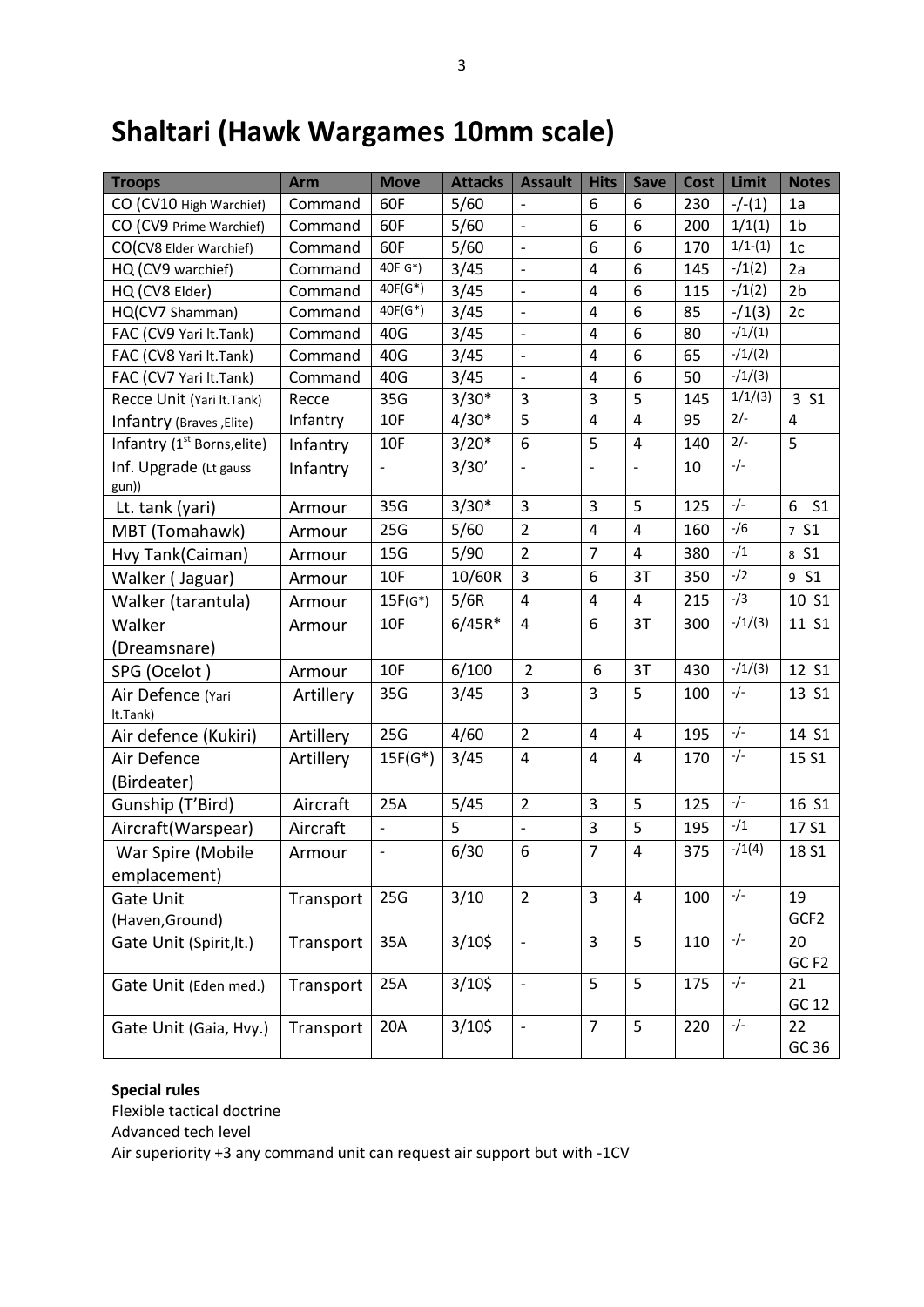4

## **Assets**

6X light orbital strike, 4 attacks (40pts each) 3X Heavy orbital Strikes, 8 attacks ( 80 pts each)

# **Notes**

**Note 1A CO Unit High Warchief** Based in Coyote Warstrider. Min battlegroup size to deploy 3000pts.

**Note1B CO unit Prime Warchief**

Based in Coyote Warstrider. Min battlegroup size to deploy 2000pts.

## **Note1B Elder Warchief**

Based in Coyote Warstrider. Min battlegroup size to deploy 1000pts. Or less

## **Note 2A HQ Warchief**

Based in Birdeater battlestrider. Min. battlegroup size to deploy 3000pts. Secondary Grav. Enables scaling of vertical surfaces

## **Note 2B Elder**

Based in Birdeater battlestrider. Min. battlegroup size to deploy 2000pts. Secondary Grav. Enables scaling of vertical surfaces

## **Note 2c Shamman**

Based in Birdeater battlestrider. Min. battlegroup size to deploy 1000pts. Or less. Secondary Grav. Enables scaling of vertical surfaces.

#### **Note 3 Recc in Yari Lt. tank**

Recce yari armed with microwave cannon. High Impact,Plasma, adaptive camo.

# **Note 4 Infantry (Braves)**

Elite, adaptive camo.

## **Note 5 Infanty (1st borns)**

Adaptive camo, armed with plasma weapons

# **Note 6 Yari Lt. tank with Microwave gun**

Adaptive Camo, microwave cannon High impact and Plasma

#### **Note 7 Tomahawk MBT** Adaptive camo

**Note 8 Caiman Hvy Tank** Secondary weapon: Laser pods 6/120 split fire restricted arc, right and left, ½ range vs AFVs

# **Note 9 Jaguar Warstrider**

Main weapon 10/60 split fire restricted arc. Secondary weapon AA Ion cannon 3/45 high impact weapon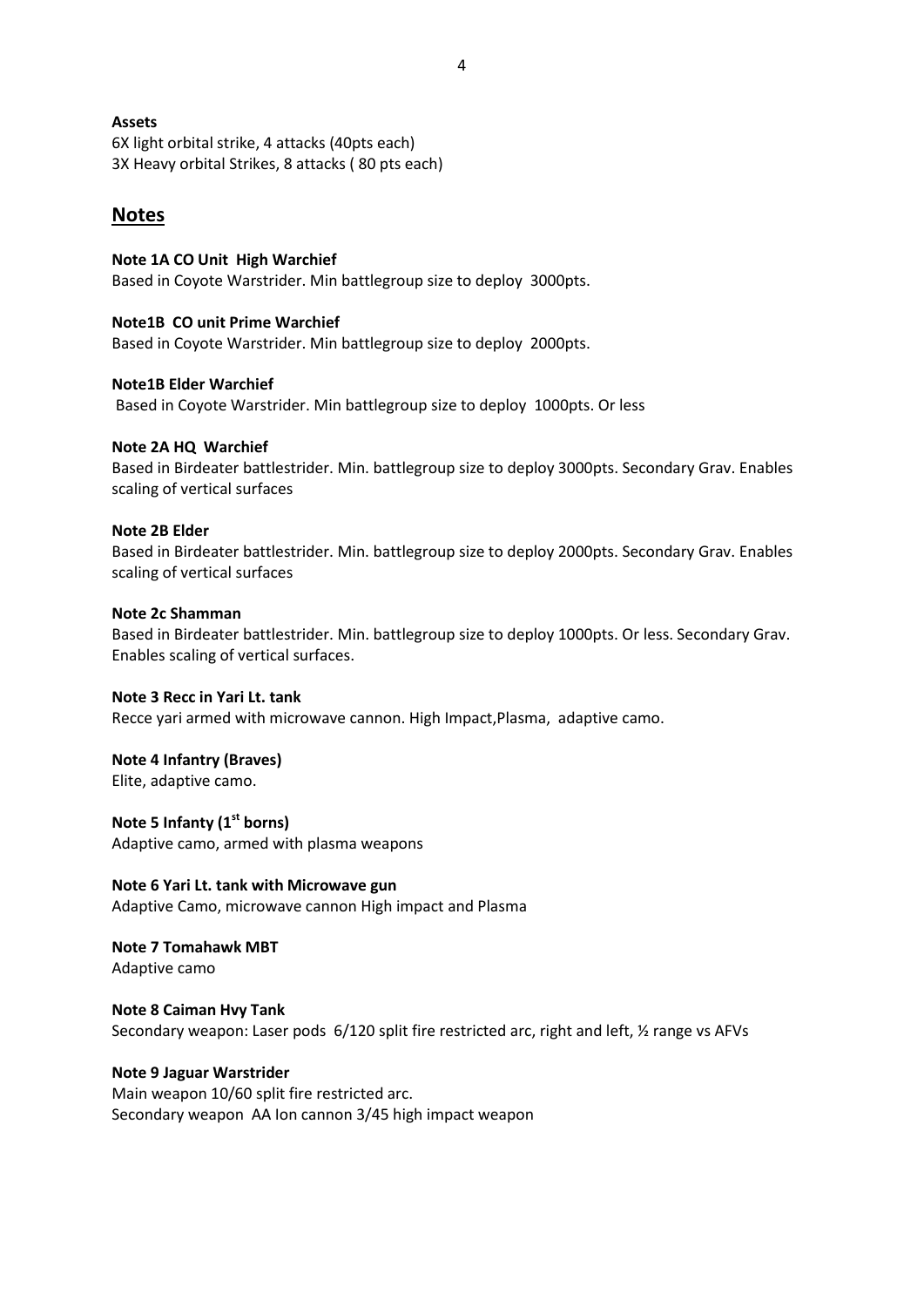#### **Note 10 Tatantula Battle strider**

Main weapon HVP. secondary weapon laser pod 3/125, can split fire. Grav allows it to walk up vertical surfaces.

#### **Note 11 Dreamsnare**

Split fire. ½ range vs AFVs, high impact. Shield boost. Gives 3 pts of shields to all units within 15cms with adaptive camouflage.

#### **Note 12 Ocelot SPG Warstrider**

Main weapon high impact.

**Note 13 Yari Lt. AA tank with Ion cannon** Adaptive camo

**Note 14 Kukir AA tank** Adaptive camo. High impact

#### **Note 15 Birdeater Battlestrider**

Main weapon high impact secondary weapon laser pod restricted can split fire (AA and ground fire) With grav drive can walk up vertical surfaces

#### **Note 16 Thunderbird Gunship**

Adaptive camo.

#### **Note 17 Warspear hvy. fighter aircraft**

Adaptive camo, high impact

#### **Note 18 Warspire**

Secondary weapon energised atmosphere (AA) Hvy. Shield dome

#### **Note 19 Haven Terragate**

Adaptive camo. Expendable main weapon high impact. Gate capacity F2

#### **Note 20 Spirit light gate**

Adaptive camo, expendable gate capacity F2. main weapon cannot target enemy units but will 'fire' if another unit comes to within 10cms of the gate.

#### **Note 21 Eden medium gate**

Adaptive camo. Expendable. Capacity 12 . Main weapon cannot target enemy units but will 'fire' if another unit comes within 10cms of it.

#### **Note 22 Gaia heavy gate**

Adaptive cano. Capacity 36. Main weapon cannot target enemy units but will 'fire' if another unit comes within 10cms of it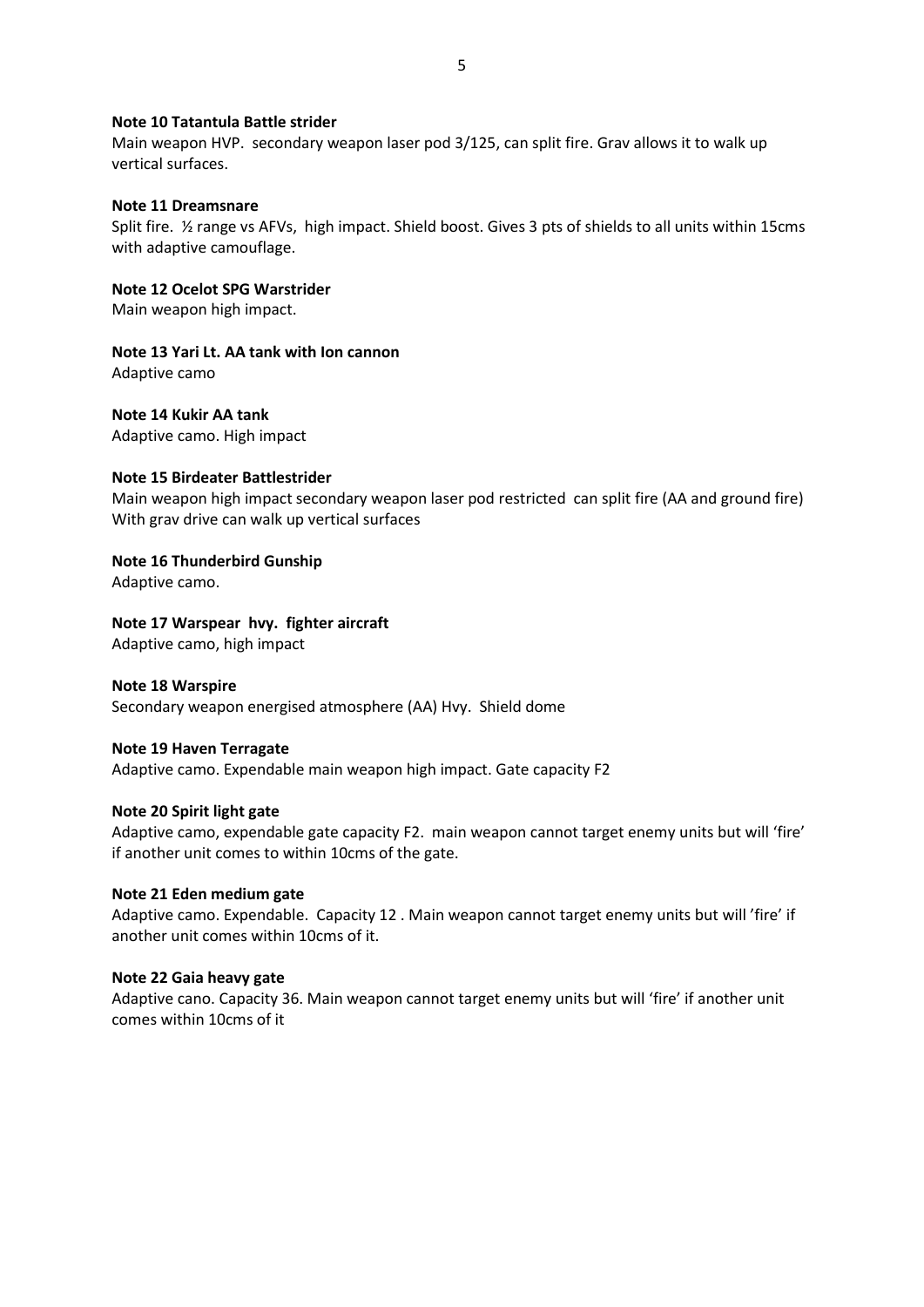# **Design Notes**

The Shaltari are a highly advanced alien race featured in Hawk Wargames' 10mm SF miniatures wargame: Drop Zone Commander. They use grav technology and teleport gates to move units on and off the table and around the battle field. DZC is a game that focusses on airmobile actions and as such is not modelling true combined arms warfare as FWC does, in addition its C&C mechanisms are completely different to those in FWC so trying to convert between the two systems is not without problems. The ideas here represent an attempt to do so.

# **Basic conversion systems**

Before moving on to consider the Shaltari I shall lay out some broad conversion ideas that can be applied to any and all DZC units and armies.

In DZC weapons have an accuracy factor which is the score needed to achieve a hit on 1D6. This is covered in FWC by the basic 'to hit' rules. Weapons also have an energy value from 1-13 which are cross referenced with a units armour (1-10) to arrive at a number that must be beaten on a D6 to Cause damage.

I decided that weapon energy levels equated reasonably well with nos. of attacks in FWC and that armour would equate to the save value. The following table offers a provisional conversion ratio:

| DZC weapon energy level | <b>FWC Attacks</b> |
|-------------------------|--------------------|
| $1 - 3$                 |                    |
| $4 - 6$                 |                    |
| $7 - 8$                 | д                  |
| $9 - 10$                |                    |
| $11 - 13$               | b                  |

| <b>DZC Armour Values</b> | <b>FWC Save values</b> |
|--------------------------|------------------------|
| $1 - 3$                  | b                      |
| $4 - 6$                  |                        |
| $7 - 8$                  | 4                      |
| $9 - 10$                 |                        |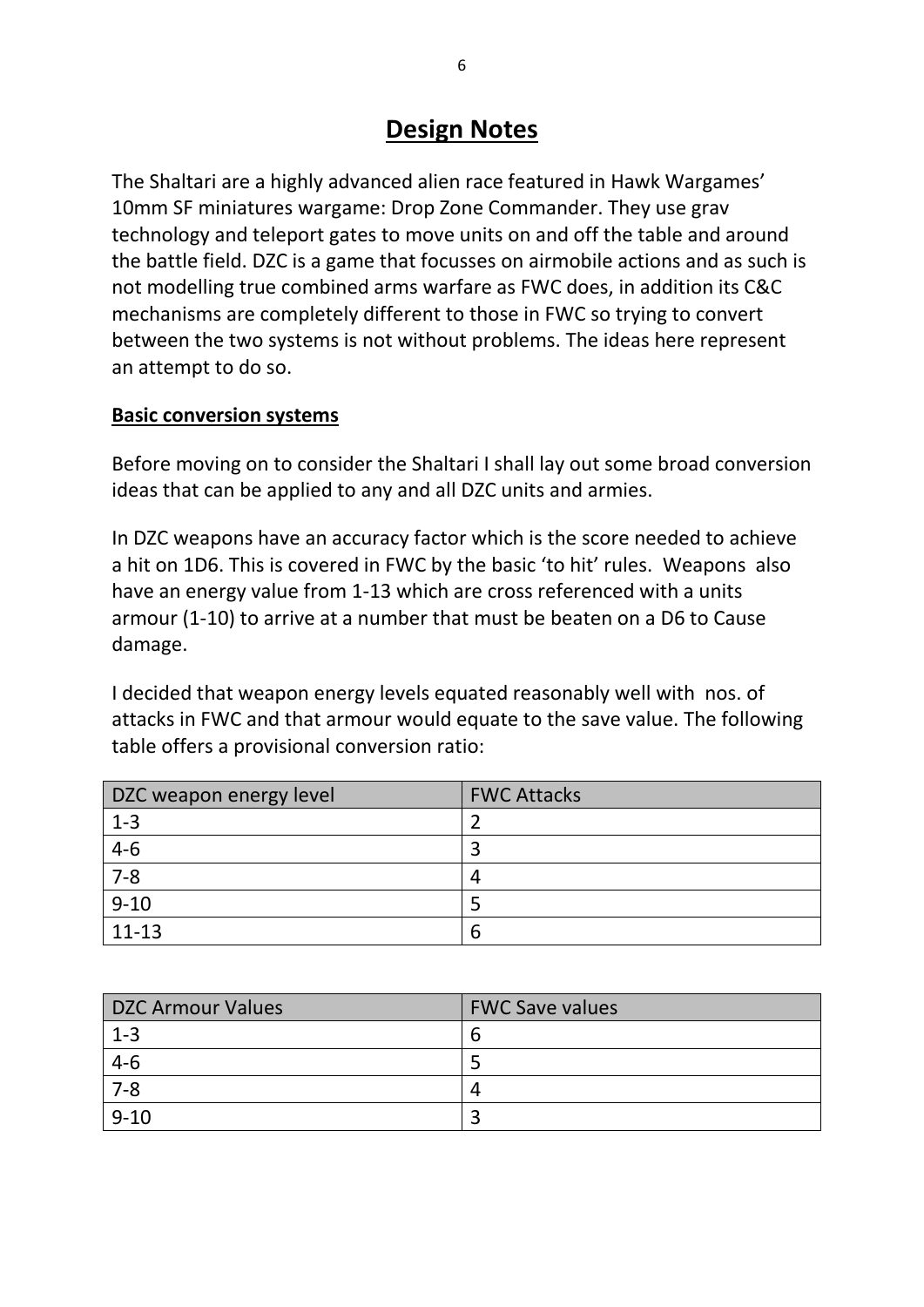Hits are more difficult to convert. In DZC all units have a certain number of damage points.(DP) Units have DPs between 1 -6 with most vehicles having 1 or 2 DPs, infantry having 3DPS and large vehicles and mecha getting 4-6 DP. I decided that DPs would relate to FWC Hits as they are both a measure of how much damage a unit can take before being KO. However 1DP is probably more than 1 hit in FWC so the following ratio is suggested. DP levels have a small range of FWC hits. Stronger tougher units will have more hits, weaker and more fragile units will have lower hits. ( these variations are often hinted at in the descriptions of the units in DZC without giving precise scores for these ideas)

| DZC Damage Points (DP) | <b>FWC Hits</b> |
|------------------------|-----------------|
|                        | $3 - 4$         |
|                        | $4 - 5$         |
| ာ                      | $5-6$           |
|                        | $7 - 8$         |
|                        | $8 - 10$        |
|                        | $9 - 10 +$      |

Move distance and ranges are given in inches I just convert these to Cms for FWC. In most cases this works but in some it does create either very slow or very fast units for FWC. I moderate this by careful attention to the unit descriptions and looking at what's average for FWC.

DZC gives 2 range factors for weapons I use the Rc rating as this is effective range. In addition different weapon types have a max distance that they can move and fire. For FWC this can be largely ignored as it is addressed by the stabilisation rules .

There is no clarity regarding infantry AT attacks in DZC. As with other units infantry weapons have an energy rating some of these ratings mean that infantry would not be able to score a hit on targets above a certain armour rating. Which suggests such units don't have any AT capability. This is a major disadvantage if playing FWC I suggest that this is overcome by creating an Upgrade with a basic AT rating.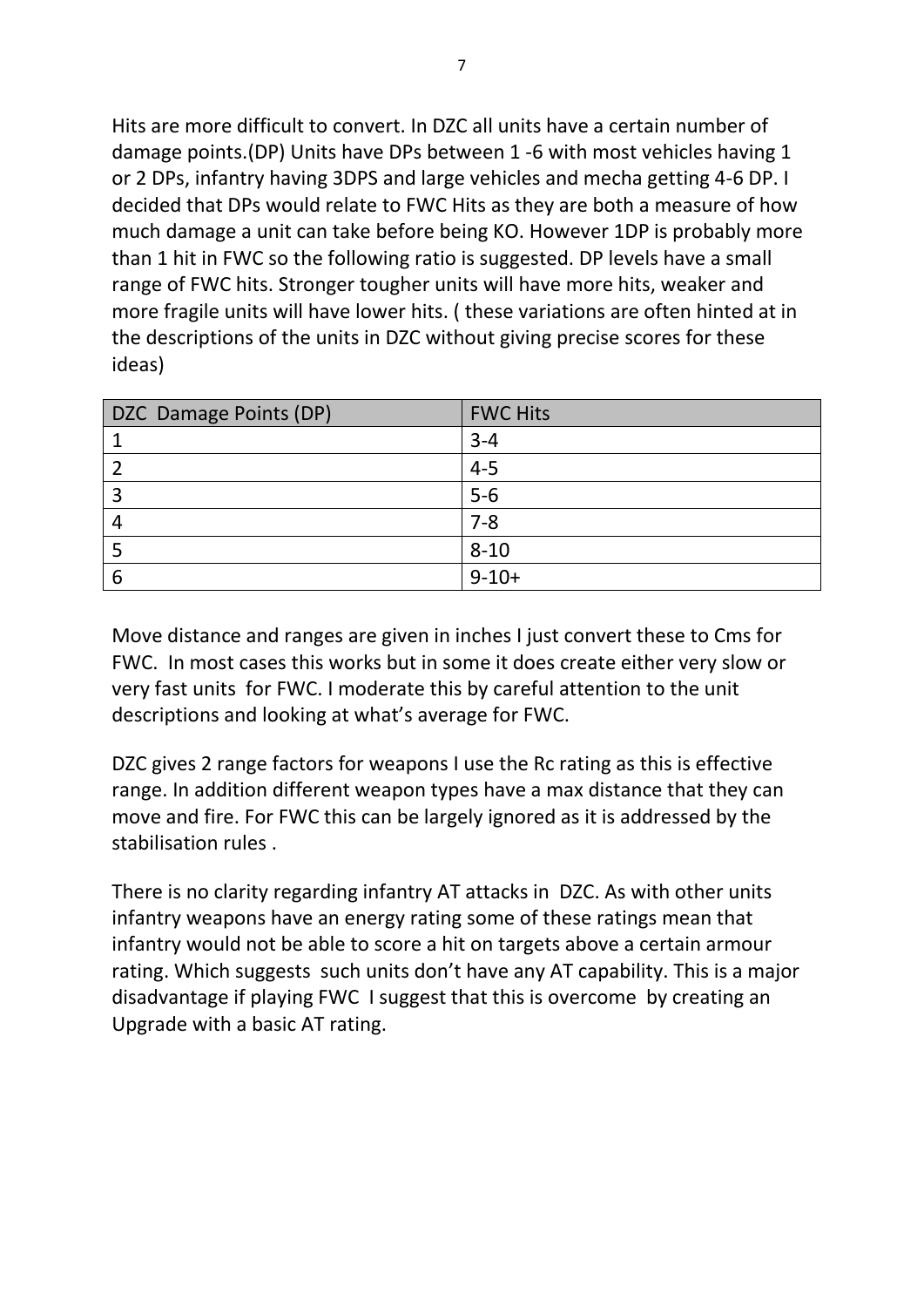# **Command Units**

## **COs in Coyote Warstriders**

| <b>CV</b>                       |     | Move   Hits/Saves   Direct fire   Mass   Total |      |    |     |
|---------------------------------|-----|------------------------------------------------|------|----|-----|
| 10 (High War chief) $\vert$ 60F |     | 6/6                                            | 5/60 | 12 | 230 |
| 9 (Prime War chief)   60F       |     | 6/6                                            | 5/60 | 12 | 200 |
| 8 (ElderWar chief)              | 60F | 6/6                                            | 5/60 | 12 | 170 |

## **HQs in Birdeater Battle-Striders**

| <b>CV</b>     | <b>Move</b>    |     | Hits/Saves   Direct Fire   Hi Impact   Mass |           |   | <b>Total</b> |
|---------------|----------------|-----|---------------------------------------------|-----------|---|--------------|
| 9 (war chief) | $40W(G^*)$     | 4/6 | 3/45                                        | +15pts    | 6 | 145          |
| 8 (Elder)     | $40W(G^*)$ 4/6 |     | 3/45                                        | +15pts    | 6 | 115          |
| 7 (Shamman)   | $40W(G^*)$     | 4/6 | 3/45                                        | $+15$ pts | 6 | 85           |

\*War walkers pay for Grav although their main motive power is walking, the grav drive enables them to walk up vertical planes such as buildings or cliffs etc.

## **FACs in Yari Light tanks with Ion Cannon (AA)**

| <b>CV</b> |     | Move   Hits/Saves   Direct Fire |      | <b>Mass</b> | <b>Total</b> |
|-----------|-----|---------------------------------|------|-------------|--------------|
| <b>9</b>  | 40G | 4/6                             | 3/45 | F2          | 80           |
| -8        | 40G | 4/6                             | 3/45 | F2          | 65           |
|           | 40G | 4/6                             | 3/45 | FЭ          | 50           |

# **Recce Units**

These would generally be based in Yari Light tanks or on foot scouts. Just add the points for recce to the unit.

# **Yari Light Tank**

The Yari is described as a very fast attack vehicle used in an anti-infantry role with the microwave gun or as a light AA vehicle with a light Ion cannon. I have applied the same assumptions o tit design as to the Tomahawk and kukiri. The microwave gun is described as being able to penetrate solid cover and to have an horrific effect on its victims therefore I have given it the tech upgrades of High impact ( roll one less to hit) and Plasma mainly because of the suppression effects rather than the description of the type of weapon it is.

## Yari Light tank with Microwave gun **Yari Light tank with Ion Cannon**

| <b>FWC</b> Trait | Value             | Cost |
|------------------|-------------------|------|
| Basic            |                   | 10   |
| Move             | 35 <sub>cms</sub> | 25   |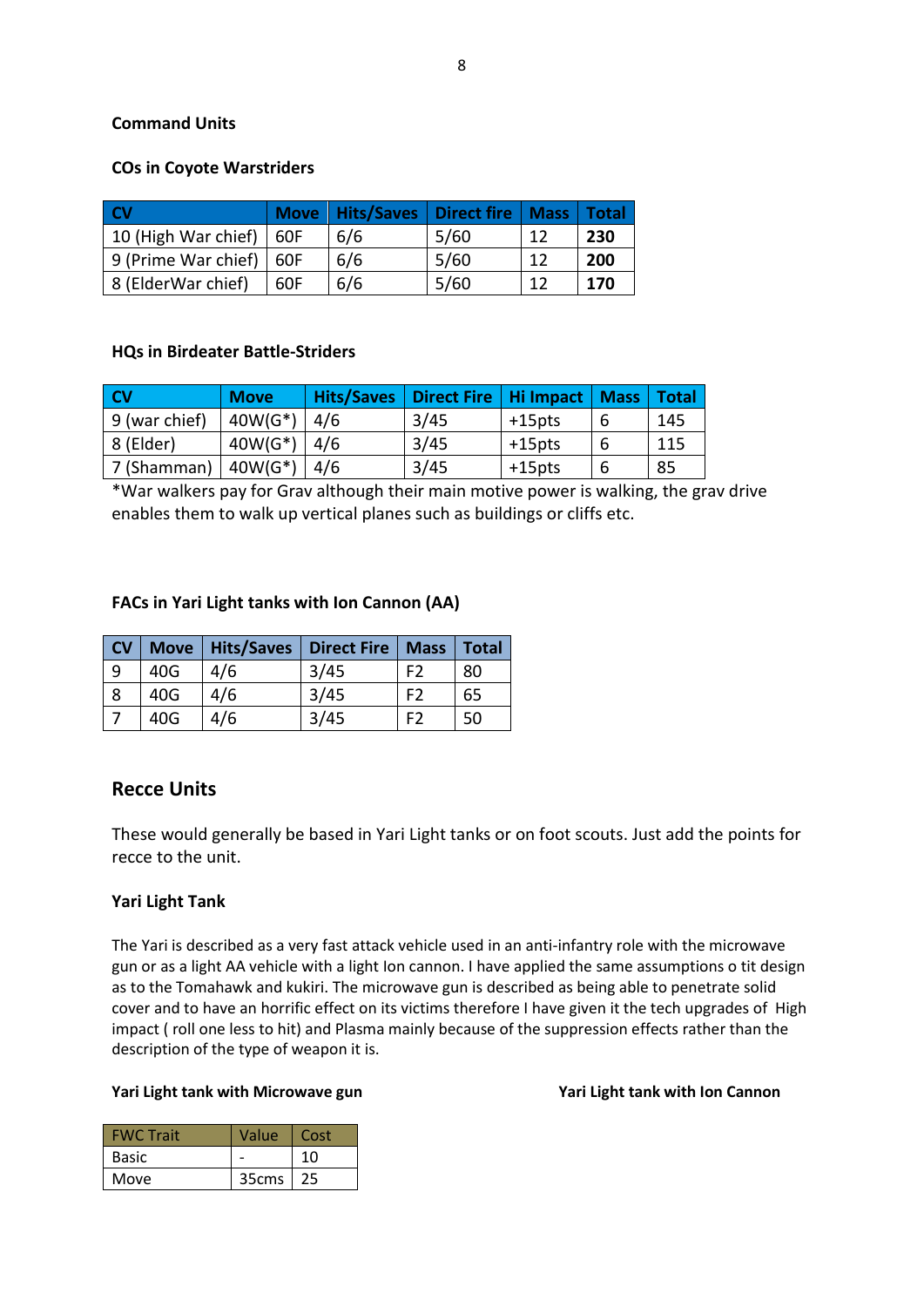| Grav                 |                | $+10$  |
|----------------------|----------------|--------|
| Hits/Save            | 3/5            | $+10$  |
| Attacks              | $3/30*$        | $+5$   |
| Assault              | 3              | -5     |
| S <sub>1</sub>       |                | $+10$  |
| <b>Adaptive Camo</b> |                | $+10$  |
| <b>High Impact</b>   |                | $+15$  |
| Plasma               |                | $+20$  |
| Mass                 | F <sub>2</sub> |        |
| <b>Total</b>         |                | 125pts |

| <b>FWC Trait</b>     | <b>Value</b>   | Cost  |
|----------------------|----------------|-------|
| Basic                |                | 10    |
| Move                 | 35cms          | 25    |
| Grav                 |                | $+10$ |
| Hits/Save            | 3/5            | $+10$ |
| <b>Attacks</b>       | 3/45AA         | $+24$ |
| Assault              | 3              | -5    |
| S <sub>1</sub>       |                | $+10$ |
| <b>Adaptive Camo</b> |                | $+10$ |
| Mass                 | F <sub>2</sub> |       |
| Total                |                | 100   |

#### **Tomahawk MBT**

The Tomahawk is described in DZC as fast. Powered by anti-grav technology but lightly armoured. It possesses shields like all other Shaltari vehicles. Whilst Shields are mentioned there is no specific rules about them. So I have decided to give the Tomahawk MBT a fast speed by FWC standards. Since the emphasis is on the Tomahawk being harder to hit I have decided to give it low hits, a higher save and adaptive camouflage to account for the 'shields'.

The Tomahawk is armed with a gauss cannon which is said to be more advanced than similar weapons used by the humans although the actual energy level of the Shaltari weapon is no better than human equivalents. So I conclude that it's a standard DF attack with no tech upgrades.

| <b>FWC Trait</b> | Value | Cost   |
|------------------|-------|--------|
| Basic            |       | 10     |
| Move             | 25    | 15     |
| Grav             |       | 10     |
| Direct fire      | 5/60  | 75     |
| Assault          | 2     | $-10$  |
| Hits/save        | 4 /4  | 40     |
| Adapt camo       |       | 10     |
| Stab 1           | S1    | 10     |
| Mass             | 4     |        |
| <b>Total</b>     |       | 160pts |

#### **Tomahawk MBT**

#### **Kukuri AA grav tank (Hawk wargames Kukuri AA tank model)**

This is described as an AA turret on a tomahawk hull, however the Kukuri bizarrely is given a DP of 3 which makes no sense to me whatsoever so I've chosen to ignore it and given it the exact same hits and save value as the Tomahawk tank but with AA attack rating . The twin Ion cannons have a high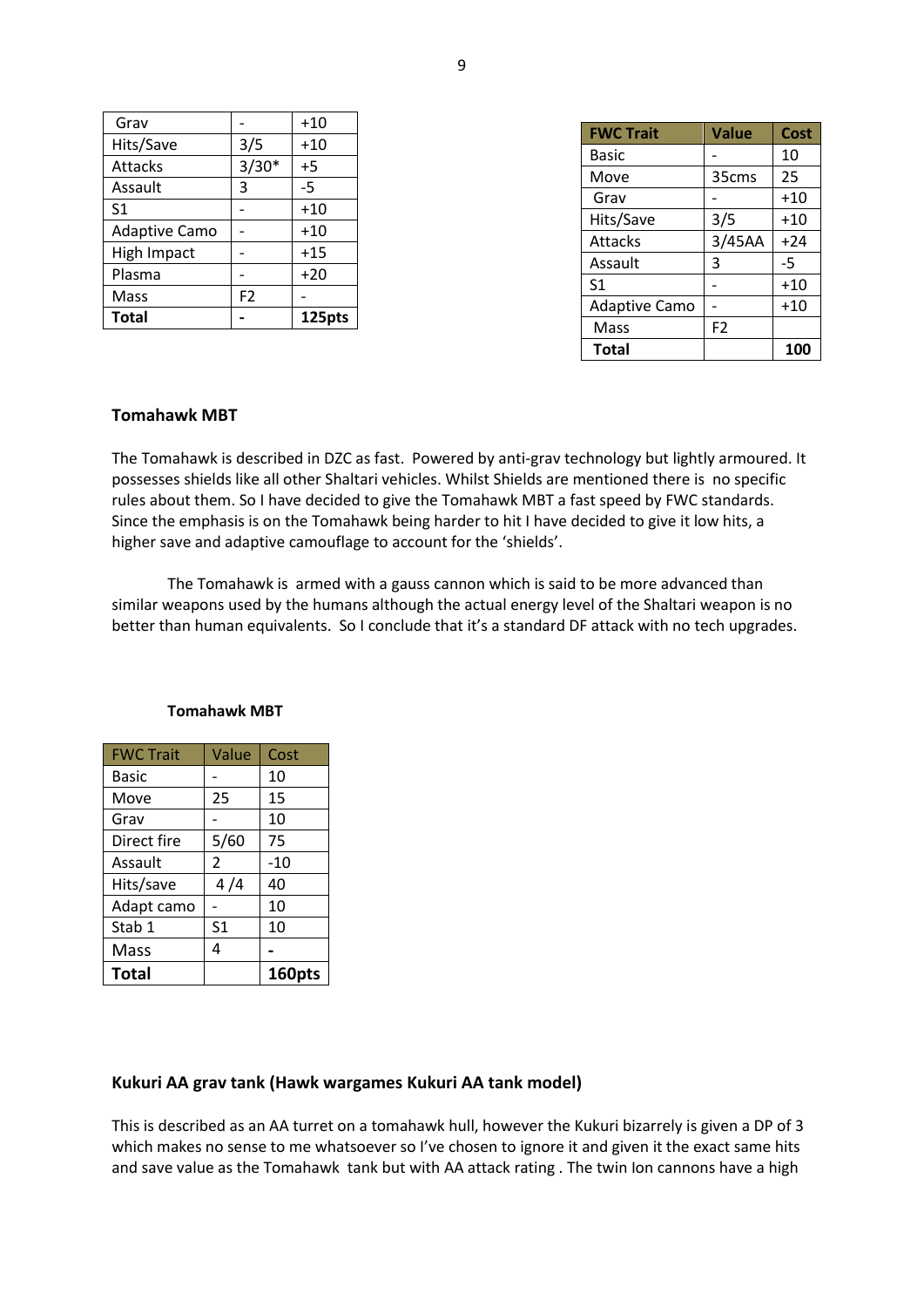rate of fire so to reflect that I've given them the tech upgrade of High impact which makes it easier to hit targets which seems the best way within FWC to reflect this higher rate of fire.

| <b>FWC Trait</b> | Value          | Cost    |
|------------------|----------------|---------|
| Basic            |                | 10      |
| Move             | 25             | 15      |
| Grav             |                | 10      |
| Direct fire      | 4/60AA         | 80      |
| Assault          | $\overline{2}$ | $-10$   |
| Hits/save        | 4 /4           | 40      |
| Adapt camo       |                | 10      |
| High impact      |                | 30      |
| Stab 1           | S1             | 10      |
| <b>Mass</b>      | 4              |         |
| <b>Total</b>     |                | 195pts. |

#### **Jaguar Warstrider**

This is described as slow but more heavily armoured than the tank units. It is a walker with three weapon systems. Two Gauss cannons as featured on the Tomahawk MBT and AA system as carried by the Kukuri. The warstrider is said to be good at holding its own but less able to fend off large numbers of infantry units. So it's a walker, in 6mm its definitely a massive unit and thus also stubborn. It is quite slow by the standard of other FWC walkers. It also breaks the rule by having 3 weapon systems despite that I'm going to stick to this. It gets higher hits and save rating , no adaptive camouflage and can split fire. It's also tough. It has an assault value of 3 which is slightly better than the tanks but not great. Also if we are to stick to FWC guidelines the Jaguar should also have a restricted arc of fire. Since the notes in DZC say nothing to contradict this I will stick with the FWC guidelines.

#### **Jaguar Warstrider**

| <b>FWC Trait</b> | Value          | Cost  |
|------------------|----------------|-------|
| Basic            |                | 10    |
| Move             | 10F            | 0     |
| Direct fire      | 5/60           | 75    |
| Direct fire      | 5/60           | 75    |
| Direct FireAA    | 3/45           | 30    |
| Assault          | 3              | $-5$  |
| Hits/save        | 6/3            | 120   |
| restricted       | R              | $-10$ |
| Stubborn         |                | 10    |
| Tough            |                | 10    |
| Stab 1           | S <sub>1</sub> | 10    |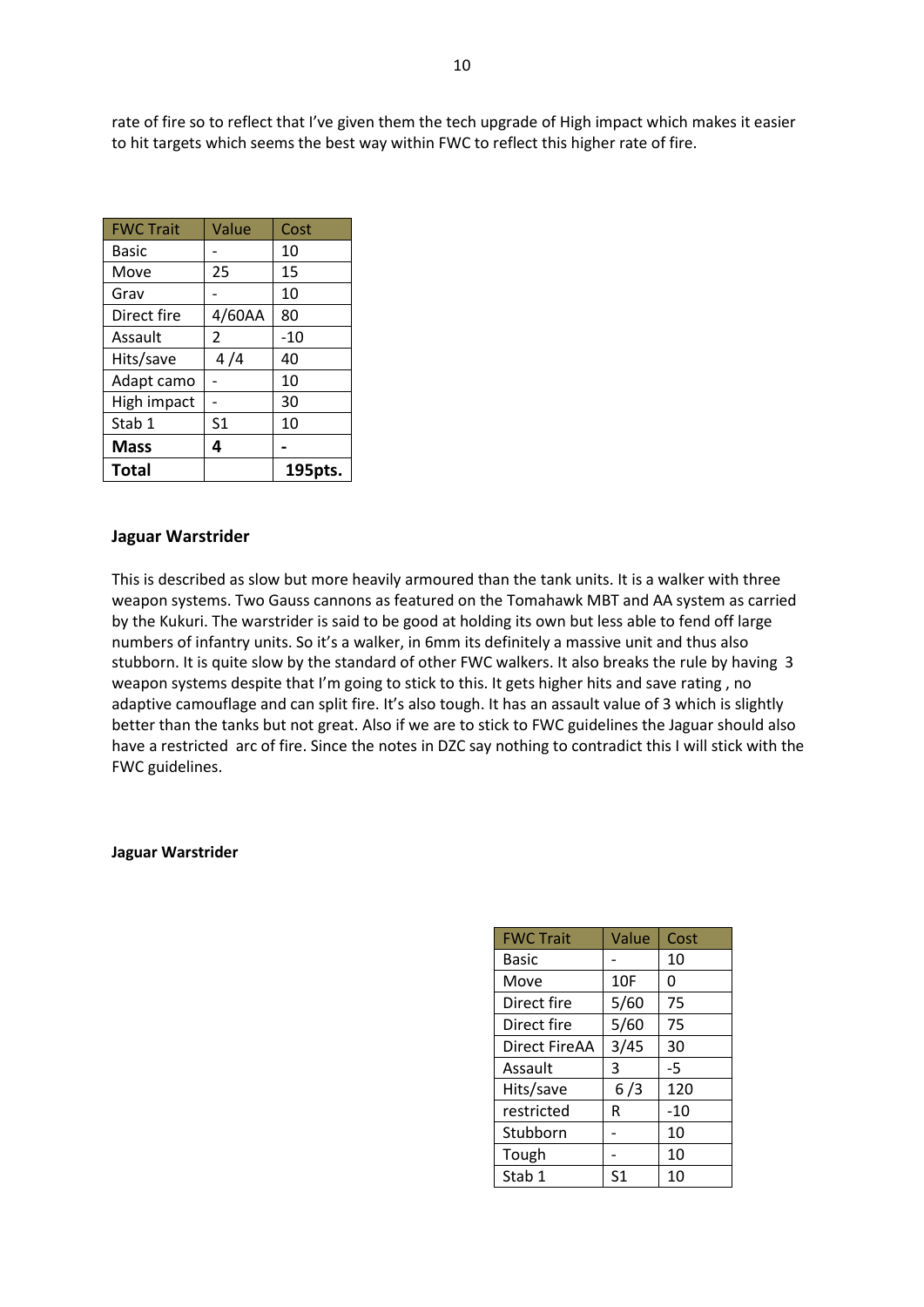| Split fire  | All | 10     |
|-------------|-----|--------|
| High Impact | AA  | 15     |
| Total       |     | 350pts |

#### **Ocelot Warstrider (Hvy. Arty/SPG.)**

The DZC rules don't really cover artillery. The Shaltari don't appear to have any. The ocelot is described as a very powerful direct fire weapon However it is described as a very long range weapon ( particle cannon and it is very large On the model!) The particle cannon is said to be very destructive to armour, breaking through most ECM etc. Shaltari players are advised to keep it in the rear and protect it with gunships . For these reasons it seems to best fit the description of an SPG unit. As an SPG it could also be used in the indirect fire mode see SPG Units FWC pg. 29 I give it high impact to reflect its armour cracking powers.

#### **Ocelot Warstrider**

| <b>FWC Trait</b> | Value          | Cost  |
|------------------|----------------|-------|
| Basic            |                | 10    |
| Move             | 10W            | 0     |
| Hits/save        | 7/3            | 150   |
| <b>Attacks</b>   | 6/100          | 120   |
| Hits/Save        | 6/3            | 120   |
| restricted       | R              | $-10$ |
| Tough            |                | 10    |
| stabilisation    | S <sub>1</sub> | 10    |
| High impact      |                | 30    |
| Mass             | 12             |       |
| Total            |                | 44    |

#### **War Spear Hvy. fighter (Aircraft)**

The Warspear is described as a heavy multi-role fighter aircraft. It is armed with twin Ion cannons for Air to Air combat and an underslung gauss cannon for ground attack. Warspears are generally deployed as single units according to the DZC description. As FWC doesn't really provide rules for air to air combat I have only costed the Warspear as a ground attack fighter. As with the rest of the Shaltari units I give the gauss cannon High impact and to reflect the 'shields' on Shaltari units the Warspear gets adaptive camo.

**Warspear Heavy Fighter**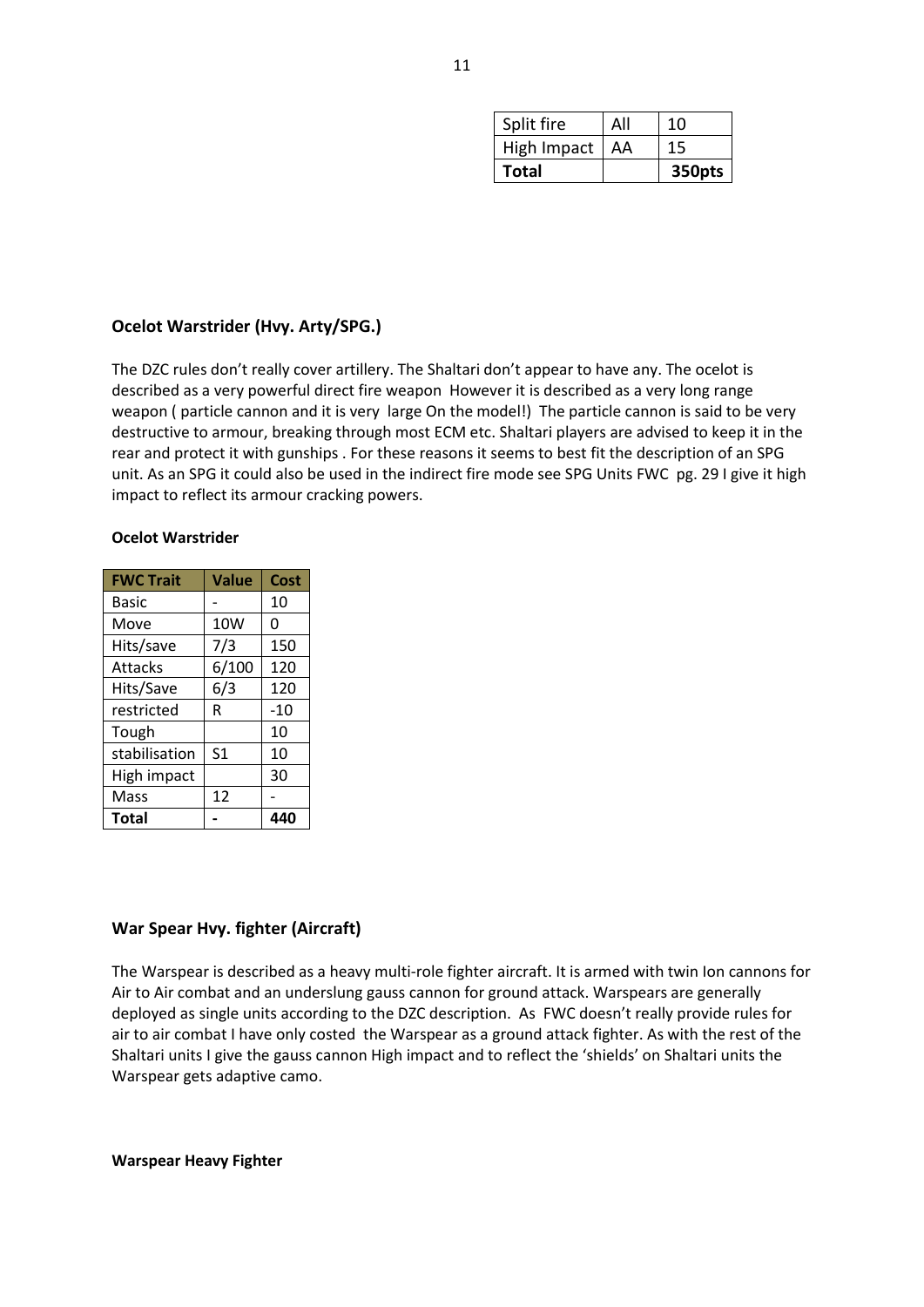| <b>FWC Traits</b> | <b>Value</b> | Cost |
|-------------------|--------------|------|
| <b>Basic</b>      |              | 10   |
| Move              | Air          | 10   |
| Hits/save         | 3/5          | 10   |
| <b>Attacks</b>    | 5            | 100  |
| High Impact       |              | 45   |
| Adapt. Camo       |              | 20   |
| <b>Total</b>      |              | 195  |

## **Thunderbird Gunship**

This is the standard front line gunship employed by the Shaltari. It is described as a little slow and lightly armoured so not very resistant against high AA fire. It employs a short barrelled gauss cannon for ground attack which is slightly less powerful than the standard gauss cannon on the tanks. To reflect all this I've given it a move value of 25 which is a bit slower than most gunships in FWC. Low hits and a high save value of 5 to reflect its light armour etc. Since it still is considered to have shields I also give it Adaptive camouflage.

## **Thunderbird Gunship**

| <b>FWC Trait</b> | Value | Cost   |
|------------------|-------|--------|
| Basic            |       | 10     |
| Move             | 25    | 15     |
| Air              | А     | 20     |
| Direct fire      | 5/45  | 60     |
| Assault          | 2     | $-10$  |
| Hits/save        | 3/5   | 10     |
| Adapt camo       |       | 10     |
| Stab 1           | S1    | 10     |
| <b>Total</b>     |       | 125pts |

#### **Shaltari Infantry (Braves)**

Shaltari infantry are described as suited in some kind of power armour. They are tough opponents in close assault although their direct fire attacks are only energy 4 making them less effective against armour To stay true to the DZG descriptions then I will give them higher than average hits and a standard save. They are classed as elite with a high assault and still get adaptive camouflage. Their gauss rifles will hit soft targets only. Upgrades will have to be bought for anti-armour capability.

#### **Shaltari Infantry (Braves)**

FWC Trait | Value | Cost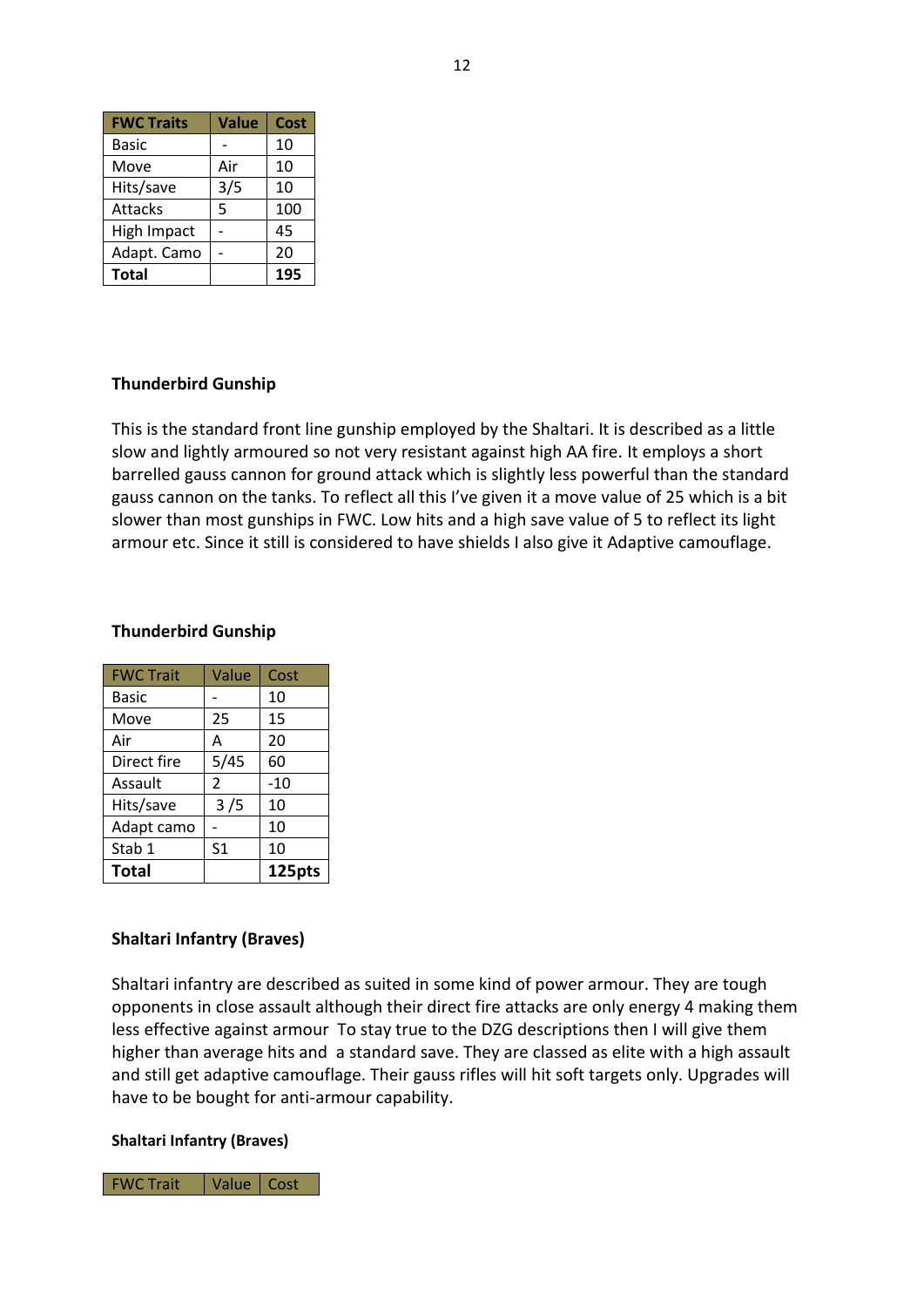| Basic        |        | 10  |
|--------------|--------|-----|
| Move         | 10F    | 0   |
| Direct fire  | 4/30   | 30  |
| Soft targets | $\ast$ | -10 |
| Assault      | 5      | 10  |
| Hits/save    | 4 /4   | 40  |
| Adapt camo   |        | 10  |
| Elite        |        | 5   |
| Total        |        | 95p |

# **Shaltari Infantry (1st borns)**

These are the assault shock troops of the Shaltari army. They are young by Shaltari standards and so are fiery and eager to get stuck in. They carry power swords and short range wave guns which seem to effectively suppress enemies in close assault. I have given them higher hits and better saves than the Braves. They have a higher assault value and are also elite. They have no AT capability and cannot have AT upgrades. The wave gun is classed as a Plasma weapon. Although the mechanics of this are very different to FWC plasma weapon the end result is the same: an increase in the ability to supress other infantry units.

# **FWC Trait Value Cost** Basic  $\vert - \vert 10 \vert$ Move  $\vert$  10F  $\vert$  0 Direct fire  $\begin{array}{|c|c|c|c|c|}\n\hline\n3/20 & 10\n\end{array}$ Soft targets  $*$   $-5$ Assault 6 10 Hits/save  $\vert$  5/4  $\vert$  60 Adapt camo  $\vert \cdot \vert$  10 stubborn | 10 Elite | | | 5 Plasma | 30 **Total 140pts**

# **Shaltari Infantry (1st Borns)**

# **Shaltari Infantry AT upgrade**

Shaltari Infantry don't seem to have effective AT capability in the DZC rules so to compensate I have given them the option of a basic AT upgrade, nothing fancy. Given Shaltari tech it would probably be some form of light Gauss cannon as they don't seem to go in for smart missiles at all.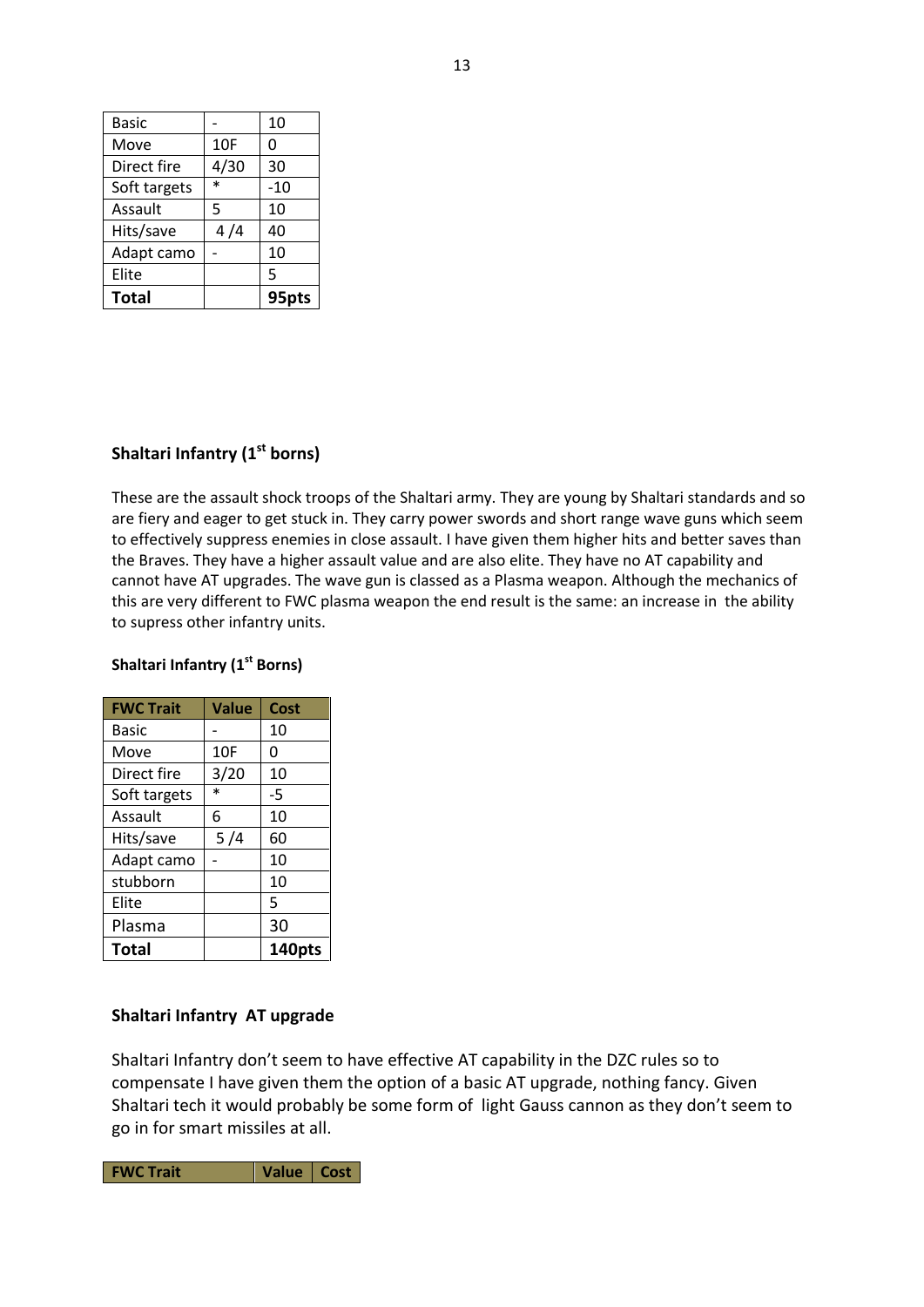| <b>Basic</b>       |         |    |
|--------------------|---------|----|
| Move               |         |    |
| Light Gauss cannon | $3/30*$ | 10 |
| Assault            |         |    |
| Hits/save          |         |    |
| Total              |         | 10 |

#### **Caiman Heavy Tank**

The Caiman heavy tank is described as a stand -off tank killer. It's main armament is the gauss triad with a very long range. It also two secondary weapons , laser pods with restricted fire arcs on each flank. Two different targets can be fired on by the laser pods as a result of one order. The laser pods are described as long range light anti- armour weapons hence the  $\frac{1}{2}$  range vs AFVs. Like the other larger Shaltari units I have not given the Caimen adaptive camouflage relying on its heavier armour to protect it.

| <b>FWC Trait</b> | <b>Value</b>   | Cost  |
|------------------|----------------|-------|
| Basic            |                | 10    |
| Move             | 15G            | 5     |
| Grav             |                | 10    |
| D/F Main         | 5/90           | 125   |
| D/F Sec          | 3/120          | 70    |
| D/F sec          | 3/120          | 70    |
| Restricted sec   |                | -10   |
| 1/2range vs AFVs |                | $-20$ |
| Hits/saves       | 7/4            | 80    |
| Split fire       | 2 targets      | 10    |
| Assault          | $\overline{2}$ | $-10$ |
| S <sub>1</sub>   |                | $+10$ |
| Mass             | 12             | $+10$ |
| Total            |                | 380   |

#### **Tarantula Battle strider**

This is essentially a smaller Warstrider, optimised for anti-armour role. Its main weapon is the grav cannon. This is said to do more damage the greater the mass of the target. There is no equivalent weapon system in FWC therefore the closest I get is to make it an HVP and hard attacks only. In addition the battle strider has a laser pod.(see Caiman Heavy tank.)

Although the Tarantula is not classed as a massive unit it gets to split fire. As a walker it has restricted fire. The battle striders are also described as being able to walk up vertical surfaces such as buildings. They do this with a combination of 'grav assistors' and clamps. I therefore give them Grav propulsion as well as their main walker movement. They gain the advantages of Grav for vertical movement purposes but are classed as walkers for all other purposes.

#### **Tarantula Battle strider**

**FWC Trait Value Cost**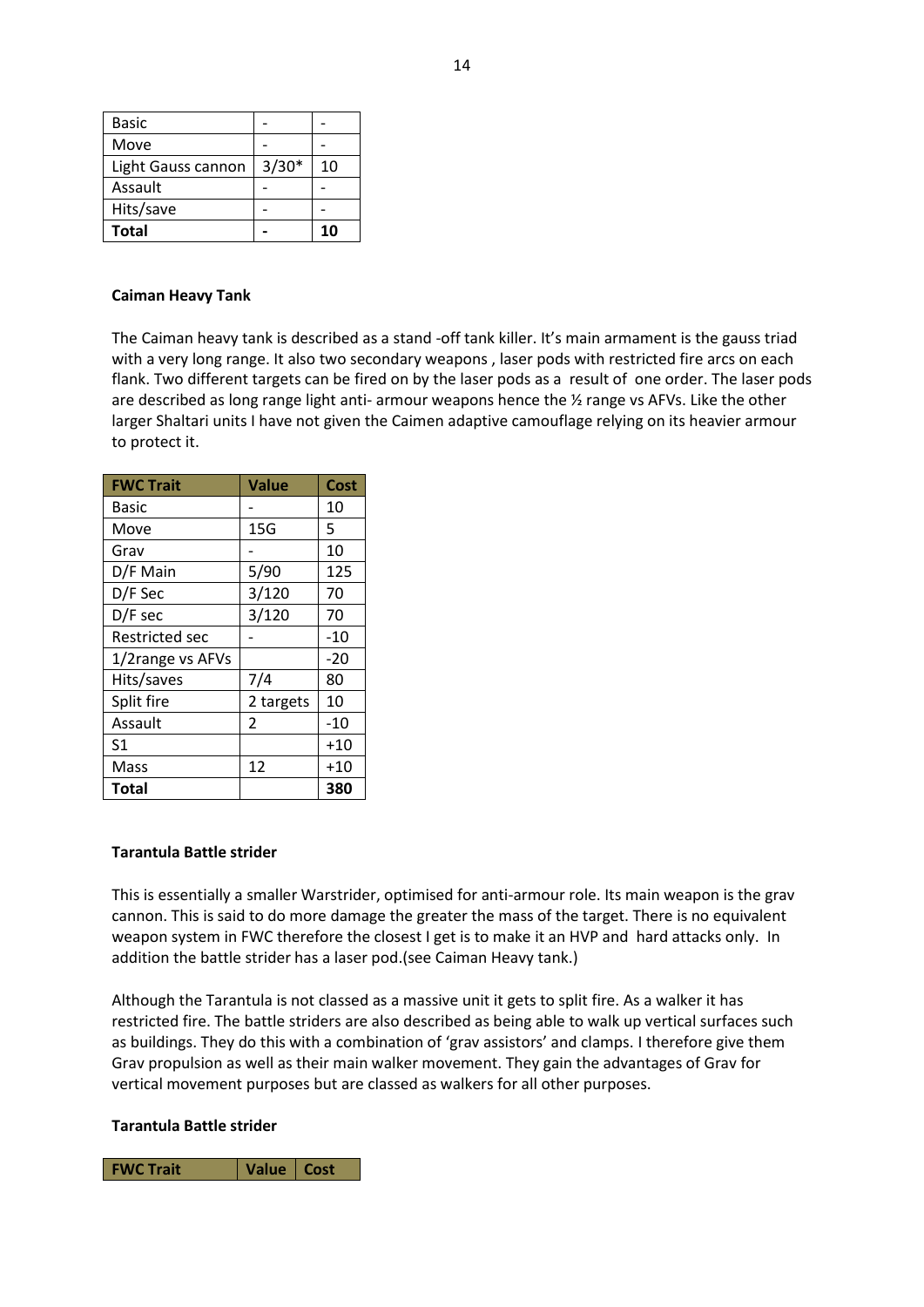| Basic            |           | 10     |
|------------------|-----------|--------|
|                  |           |        |
| Move             | 15F       | -5     |
| Grav             |           | $+10$  |
| Hits/saves       | 4/4       | 40     |
| Assault          | 4         | -10    |
| Grav cannon      | 5/6       | 75     |
| Hard attk. only  | $-25%$    | -20    |
| Laser Pod        | 3/125     | 90     |
| Hard attk. Only  | $-25%$    | $-20$  |
| S1               |           | +10    |
| HVP (Grav cann.) | +1 to hit | $+25$  |
| Restricted       | All       | -10    |
| Split fire       |           | $+10$  |
| Mass             | 6         |        |
| Total            |           | 215pts |

#### **Birdeater Battle Strider**

This is an AA version of the Tarantula so its main weapon is the Ion cannon. In all other respects it is the same as the Tarantula.

#### **Birdeater Battle Strider**

| <b>FWC Trait</b>       | <b>Value</b> | points |
|------------------------|--------------|--------|
| <b>Basic</b>           |              | 10     |
| Move                   | 15F          | -5     |
| Grav                   |              | $+10$  |
| <b>Twin Ion Cannon</b> | 3/45AA       | 30     |
| Hi-Impact              | lon can      | $+15$  |
| Laser pod              | 3/125H*      | 70     |
| Hits/Save              | 4/4          | 40     |
| Assault                | 4            |        |
| <b>Restricted fire</b> |              | -10    |
| Split fire             | 2 tgts.      | $+10$  |
| Mass                   | 6            |        |
| <b>Total</b>           |              | 170pts |

#### **Totem Warspire**

This is essentially an immobile gun and shield doem emplacement, however due to teleport gatges the warspire can be teleported around the battle field. It is used priamrilly to secure a building whilst infantry take the buikding down. It uses an energy shield to do this. In FWC terms this is essentiall a heavy shield dome. The Warspire also has a direct fire attack in the form of an energy beam. It can materialise and fire as one order so I've given it S1. Like the Shaltari gates, the Warspire also has an energised atmosphere which is a short range AA attack.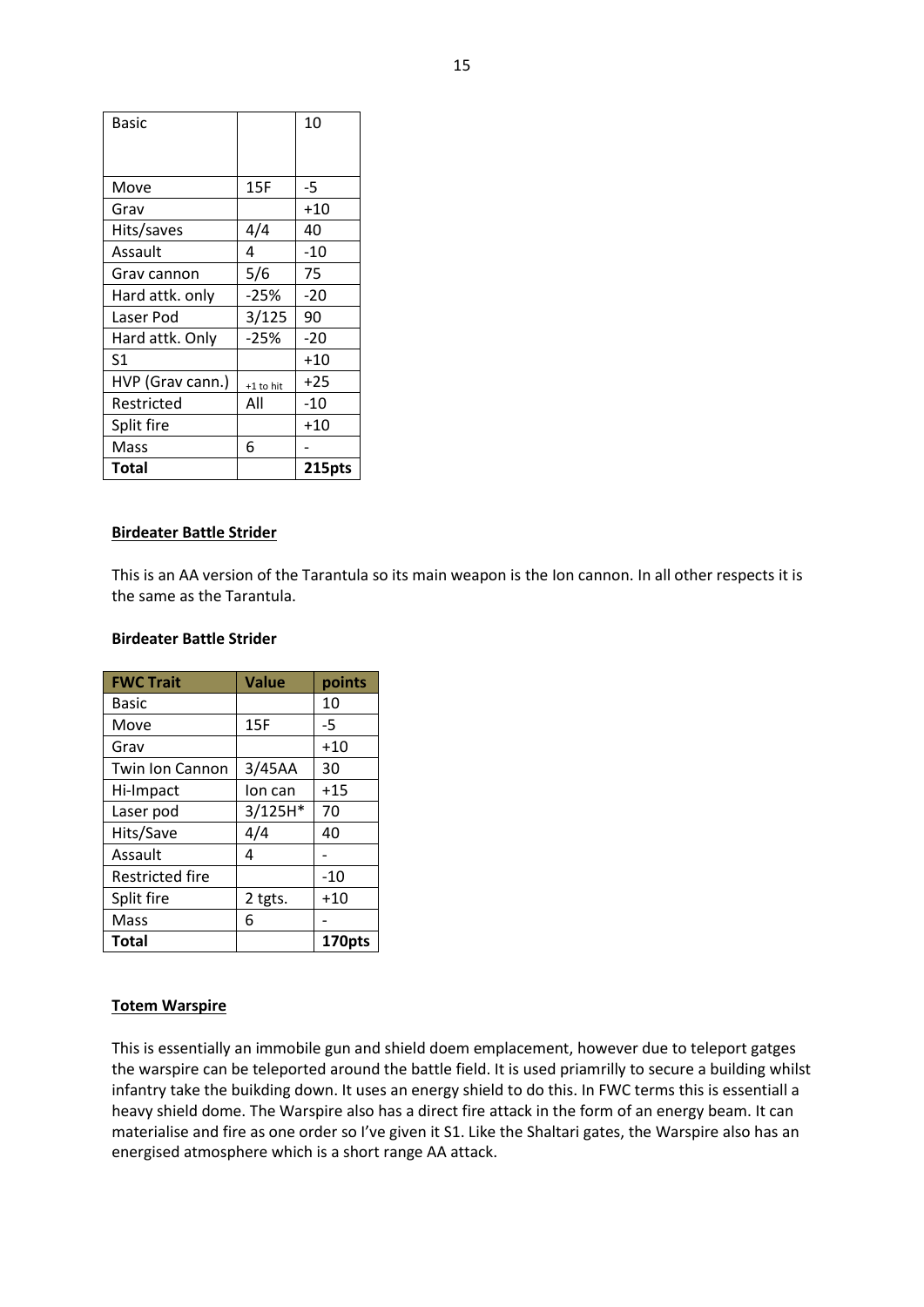#### **Totem Warspire**

| <b>FWC</b>      | <b>Value</b>   | <b>Points</b> |
|-----------------|----------------|---------------|
| <b>Basic</b>    |                | 10            |
| Move            | 0              | $-10$         |
| Hits/saves      | 7/4            | 100           |
| Energy beam     | 6/30           | $+60$         |
| Stabilised      | S <sub>1</sub> | $+10$         |
| Ener.atmos.     | 3/20AA         | O             |
| Assault         | 6              | $+20$         |
| Hvy.Shield dome |                | 180           |
| Mass            | 12             |               |
| <b>Total</b>    |                | 375pts.       |

Dreamsnare

This is a specialist warstrider variant. It is armed with twin micro-wave guns but its main function is to carry an energy shield boosting relay which in DZC speak increases the shields for all units within 6" of the Dream snare. The effects are to make such units slightly harder to hit. On this basis I've decided to allow the shield boosting relay to effectively give 3 pts of shields to any unit within 15cms that has adaptive camouflage. There is no direct way of costing this so I have decided to cost the relay booster as a light shield dome ( It has an area effect) and as shields 3. The Dreamsnare can activate the relay booster in the initiative phase. All units with adaptive camouflage within 20cms will get 3 extra hits as if they had shields .

The Dreamsnare is also described as having better anti-infantry capability than other Warstriders . I'm not sure what the basis for this is since there is nothing in the rules of DZC that says the direct fire weapons on the other Warstriders cannot be used against infantry. I have therefore decided to give the Dreamsnare a slightly higher Assault rating than Jaguars, Coyotes and Ocelots.

| <b>FWC Trait</b>       | Value             | cost   |
|------------------------|-------------------|--------|
| Basic                  |                   | 10     |
| Move                   | 10F               | 0      |
| Microwave can.         | 3/45              | 30     |
| Microwave can.         | 3/45              | 30     |
| Hits/save              | 6/3               | 120    |
| Assault                | 4                 | 0      |
| <b>Restricted fire</b> | R                 | $-10$  |
| Stubborn               |                   | 10     |
| Tough                  |                   | 10     |
| Stabilised             | S1                | 10     |
| <b>High Impact</b>     |                   | 30     |
| Shield boost           | (Lt. shield dome) | 30     |
| Shield                 | 3pts              | 30     |
| Mass                   | 12                |        |
| Total                  |                   | 300pts |

#### **Shaltari Gates**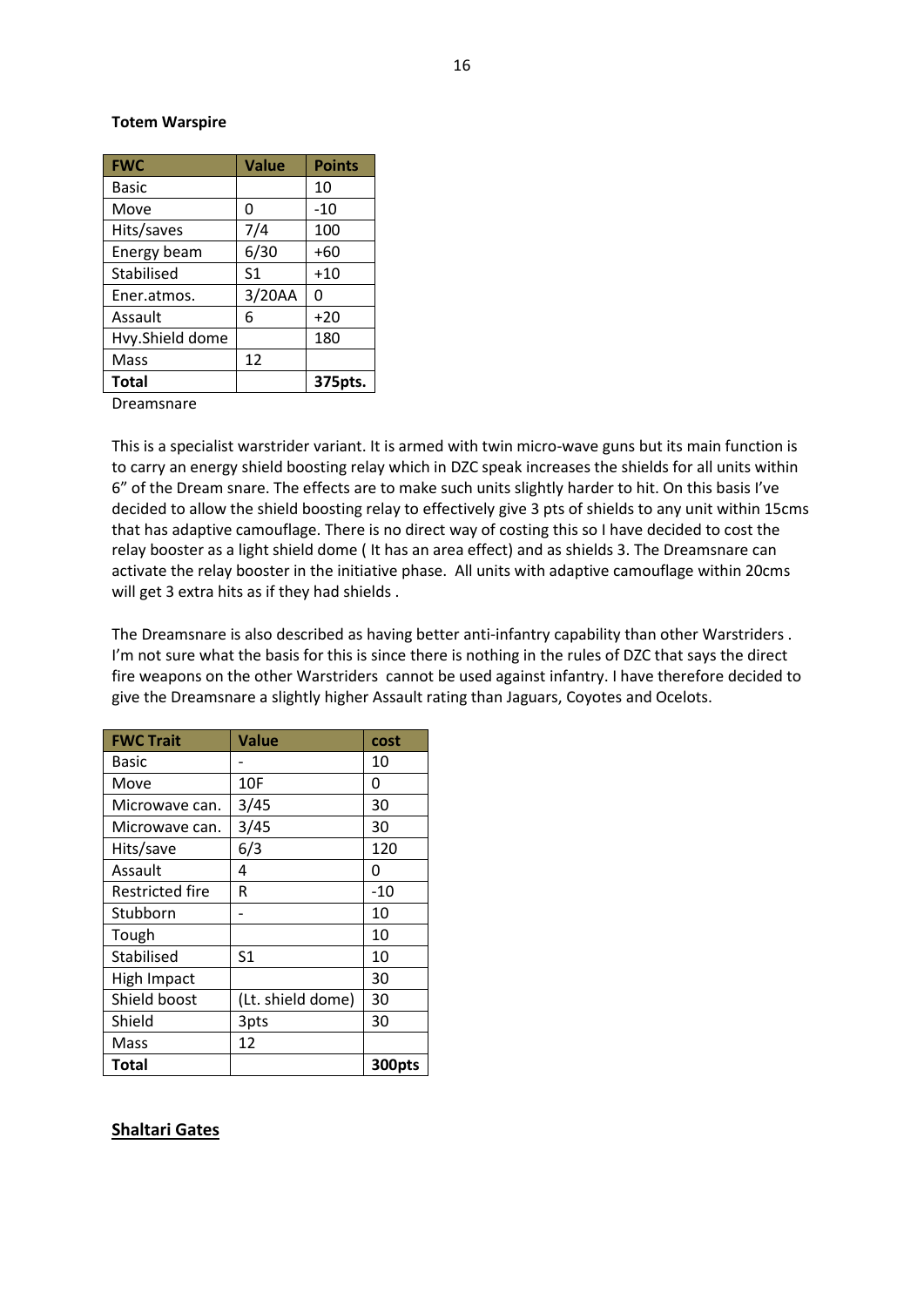Shaltari gates are specialised units only available to the Shaltari. Apart from the ground based Haven Terragates they are classed as aircraft and are used to teleport units on to the table and around the table. They have the normal range of unit stats apart form a special trait: Gate Capacity

GC is a measure of how many units a single gate can 'move' in a turn. Every Shaltari unit which can be teleported has a Mass value. This represents the bulk of the unit in question. Mass is derived from the size of units for transporting on P1254 of the rule book . The Shaltari units are summarised in the table below. The Gate Capacity is derived from the concept of carrying capacity ( p51 of the FWC rulebook)

A single gate my materialise up to an equal total mass value in units to its Gate capacity. It is possible for some units to have both mass and gate capacity such as the Haven terra gate ( Shaltari equivalent of an APC)

#### **Fine Mass and Fine Gates**

GC prefaced with an F; means *fine.* The larger gates are configured for larger mass and so cannot transport small units such as individual infantry and light vehicles. Therefore a GC of *Fine* is used to teleport infantry and Yari light tanks Some units have both F mass and normal mass and so can be teleported by any gate.

## **Dematerialising and materialising – Limitations**

A single gate may not materialise more than its total gate value in unit mass in a single turn and may not dematerialise more than its total gate capacity in unit mass in a single turn*. Note that it may do both*

*EG: an Eden Medium gate ( Gate-) may materialise 3 Tomahawk Grav-Tanks in one action( Mass – each) and then may dematerialise a single Jaguar Warstrider ( Mass-) but NOT dematerialise another Jaguar (total mass of – dematerialised)* 

Gates may Materialise/dematerialise more than one unit at a time as part of a single order ( see later rules)

#### **Gates Capacity: New unit attribute**

 When building the units, I used the points cost for carrying capacity but GC , not being an actual measure of physical space, is treated as a **tech upgrade** which means that the cost is halved for Shaltari units ( advanced tech level)

This table gives the Mass/size of different units types.

| Unit type           | Mass/GC |
|---------------------|---------|
| infantry            | 1(F1)   |
| Yari Light tank     | 2(F2)   |
| Haven terragate     | 3       |
| <b>Tomahawk MBT</b> | 4       |
| Kukri AA Grav tank  | 4       |
| Warstriders (HVY)   | 12      |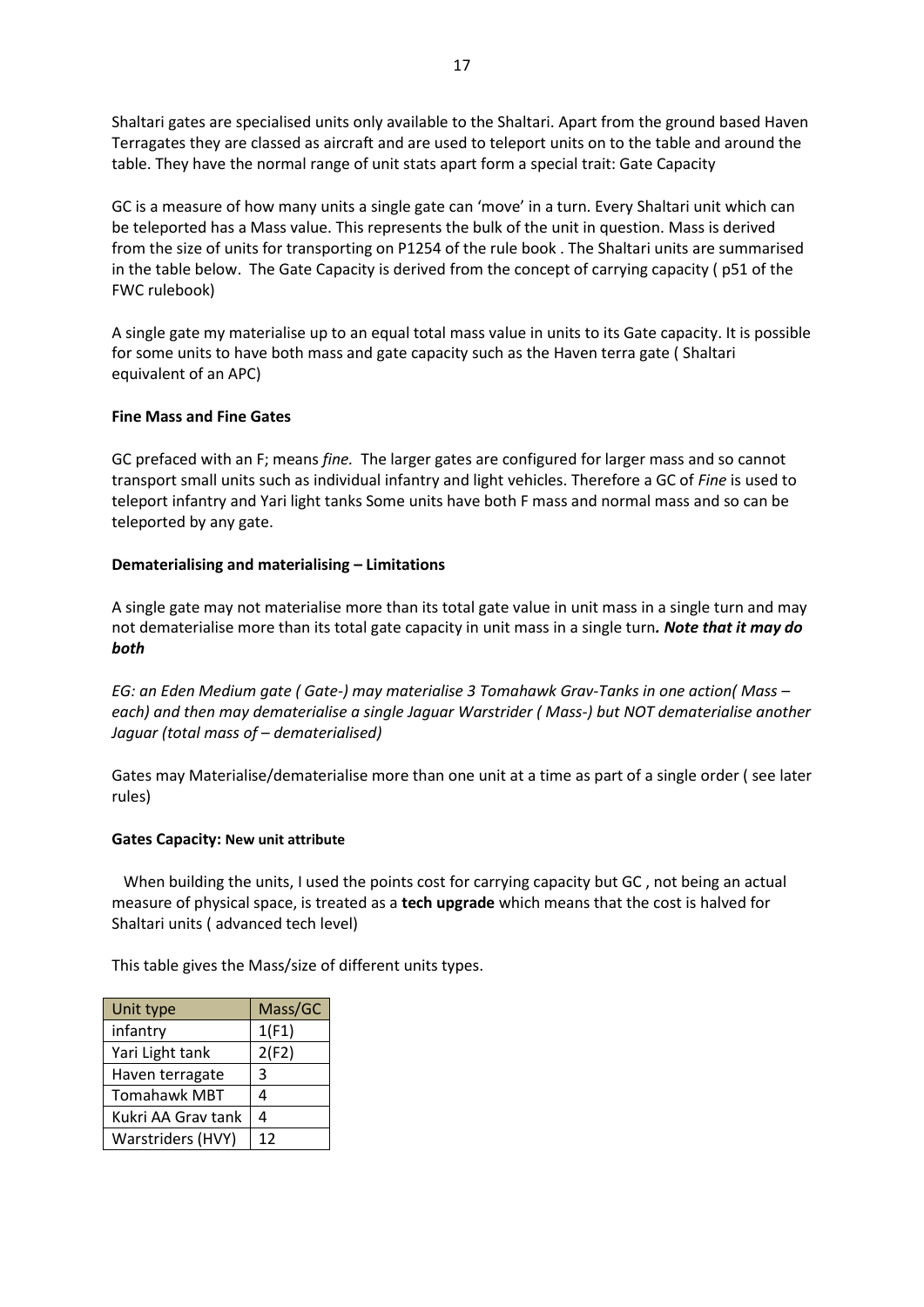# **Spirit Light Gate**

| <b>FWC Trait</b> | Value          | Cost   |
|------------------|----------------|--------|
| Basic            |                | 10     |
| Move             | 35             | 25     |
| Aircraft         | А              | 20     |
| Assault          |                | $-15$  |
| Direct fire      | $3/10*$        | 5      |
| Hits/save        | 3/5            | 10     |
| Adapt camo       |                | 10     |
| Expendable       |                | 5      |
| Independent      |                | $+20$  |
| GC               | F <sub>2</sub> | 0      |
| Teleport         |                | 20     |
| Total            |                | 110pts |
|                  |                |        |

\*this represents the gates 'charged atmosphere' effect. It cannot use this to attack other units but if any other aircraft unit comes to within 10cms of it will receive an attack

## **Eden medium gate**

| <b>FWC Trait</b> | Value        | Cost   |
|------------------|--------------|--------|
| <b>Basic</b>     |              | 10     |
| Move             | 25           | 20     |
| Aircraft         | A            | 20     |
| Assault          | $\mathbf{1}$ | $-15$  |
| Direct fire      | $3/10*$      | 5      |
| Hits/save        | 5/5          | 30     |
| Adapt camo       |              | 10     |
| expendable       |              | 5      |
| Independent      |              | 20     |
| GC               | 12           | 50     |
| Teleport         |              | 20     |
| <b>Total</b>     |              | 175pts |

\*this represents the gates 'charged atmosphere' effect. It cannot use this to attack other units but if any other aircraft unit comes to within 10cms of it will receive an attack

# **Gaia Heavy Gate**

| <b>FWC Trait</b> | Value   | Cost  |
|------------------|---------|-------|
| Basic            |         | 10    |
| Move             | 20      | 10    |
| Aircraft         | A       | 20    |
| Direct fire      | $3/10*$ | 5     |
| Assault          | $1*$    | $-15$ |
| Hits/save        | 7 / 5   | 50    |
| Adapt camo       |         | 10    |
| Expendable       |         | 5     |
| Independent      |         | 20    |
| GC               | 36      | 85    |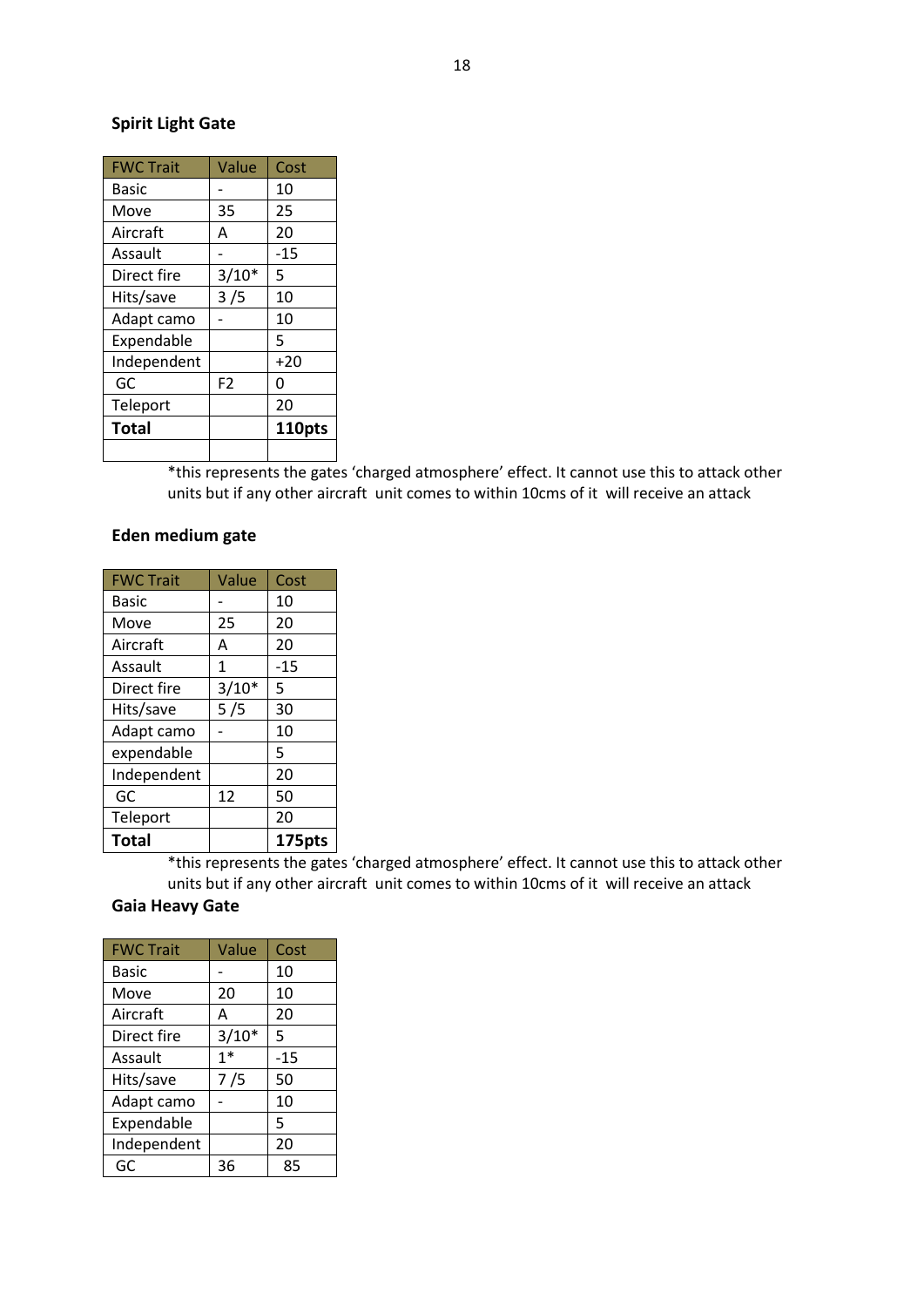| Massive  | M* |        |
|----------|----|--------|
| Teleport |    | 20     |
| Total    |    | 220pts |

\*this represents the gates 'charged atmosphere' effect. It cannot use this to attack other units but if any other aircraft unit comes to within 10cms of it will receive an attack

M\*although a massive unit it does not get the trait of stubborn since the Massive rating is simply a measure of its size.

#### **Haven Terra-Gate**

Described as the Shaltari equivalent of an APC. Unlike the other gates this is a ground unit using grav technology. It can only teleport infantry. Because it is not required to fly it has more armour and some direct fire attack capability and better assault value. Unlike the airborne gates the Haven moves and activates with formations and so is subject to command rolls

#### **Haven Terra-Gate**

| <b>FWC Trait</b> | Value | Cost   |
|------------------|-------|--------|
| Basic            |       | 10     |
| Move             | 25    | 15     |
| Grav             | G     | 10     |
| Direct fire      | 3/10  | 5      |
| Assault          | 2     | -10    |
| Hits/save        | 3 /4  | 20     |
| Adapt camo       |       | 10     |
| CC               | F2/F2 | 0      |
| High Impact      | нı    | 15     |
| Expendable       |       | 5      |
| Teleport         | т     | 20     |
| Total            |       | 100pts |

# **Adaptations for the 6mm game**

A note on scale. The miniatures are 10mm and as such are on the large side for 6mm but not completely out of place. As I want to play against my other 6mm FWC armies I need to take this scale discrepancy into account. I therefore propose that the Yari light tank will be used to stand in for the Tomahawk grav tank. and There will be no light tank in my Shaltari FWC army. The tomahawk model will become a new vehicle 'the tomahawk heavy tank which I shall stat up by extrapolating from the MBT stats. The Kukuri AA tank will also be classed as heavy AA. The War-striders will be classed as massive units, as will the Gaia Heavy gates. The infantry models are definitely too large and look very out of place alongside my 6mm armies I will therefore need to source some other suitable models to stand in for the Shaltari. Probably Epic scale Eldar or other advance Power armour miniatures. The other models in the range whilst still on the large side can be used as they are and don't look too out of place.